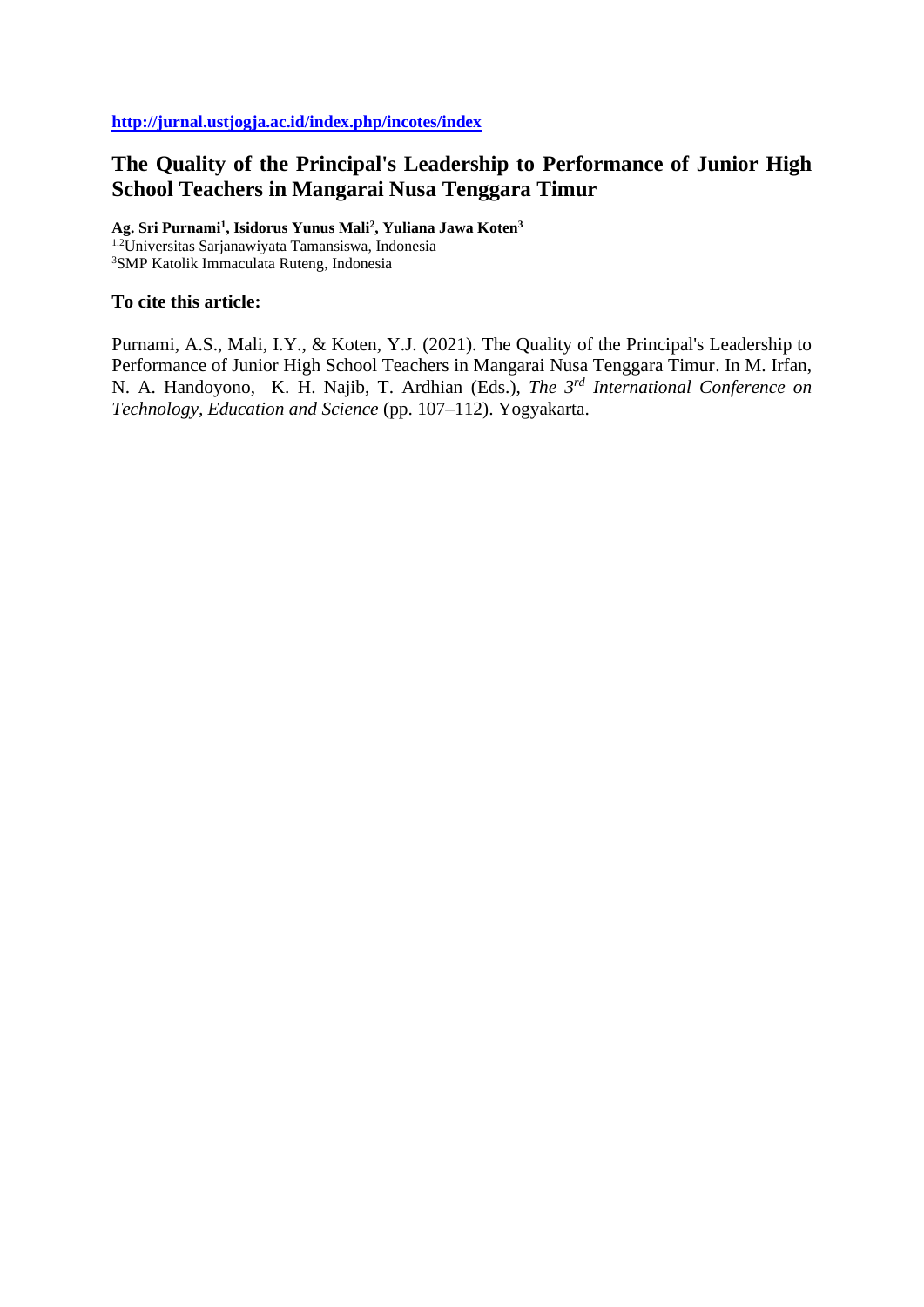InCoTES 2021 ISSN: 978-602-6258-14-4

## **The Quality of the Principal's Leadership to Performance of Junior High School Teachers in Mangarai Nusa Tenggara Timur**

**Ag. Sri Purnami<sup>1</sup> , Isidorus Yunus Mali<sup>2</sup> , Yuliana Jawa Koten<sup>3</sup>**

1,2Universitas Sarjanawiyata Tamansiswa, Indonesia <sup>3</sup>SMP Katolik Immaculata Ruteng, Indonesia

<sup>1</sup>[purnami@ustjogja.ac.id](mailto:purnami@ustjogja.ac.id)

| <b>Article Info</b>                                                                      | <b>Abstract</b>                                                                                                                                                                                                                                                                                                                                                                                                                                                                                                                                                                                                                                                                                                                                                                                                                                                                                                                                                                                                                                                                                                                                                                                                                                                                                                                                                                                                                                                                                                                                                                    |
|------------------------------------------------------------------------------------------|------------------------------------------------------------------------------------------------------------------------------------------------------------------------------------------------------------------------------------------------------------------------------------------------------------------------------------------------------------------------------------------------------------------------------------------------------------------------------------------------------------------------------------------------------------------------------------------------------------------------------------------------------------------------------------------------------------------------------------------------------------------------------------------------------------------------------------------------------------------------------------------------------------------------------------------------------------------------------------------------------------------------------------------------------------------------------------------------------------------------------------------------------------------------------------------------------------------------------------------------------------------------------------------------------------------------------------------------------------------------------------------------------------------------------------------------------------------------------------------------------------------------------------------------------------------------------------|
|                                                                                          | This research was conducted in Manggarai, East Nusa Tenggara. This research<br>is interesting to do because there may be differences caused by conditions in the                                                                                                                                                                                                                                                                                                                                                                                                                                                                                                                                                                                                                                                                                                                                                                                                                                                                                                                                                                                                                                                                                                                                                                                                                                                                                                                                                                                                                   |
| <b>Keywords</b>                                                                          | provision of education in East Nusa Tenggara. This study will analyze the<br>factors that affect teacher performance. By analyzing the factors that affect                                                                                                                                                                                                                                                                                                                                                                                                                                                                                                                                                                                                                                                                                                                                                                                                                                                                                                                                                                                                                                                                                                                                                                                                                                                                                                                                                                                                                         |
| Teacher performance<br>academic supervision<br>leadership style<br>managerial competence | teacher performance, it will be known which factors have the largest and<br>smallest contributions to teacher performance. Furthermore, the steps for<br>teacher professional development will be determined. This study analyzes the<br>performance of teachers in junior high schools (JHS or SMP) in Manggarai,<br>East Nusa Tenggara, especially in Belu and Manggarai districts, which are<br>influenced by academic supervision, managerial competence, and leadership<br>style. Hypothesis testing produces a regression equation with three independent<br>variables. The resulting regression equation was tested for significance with the<br>F test. The significance test result for the regression line equation was<br>significant. This means that the resulting regression equation: $Y = Y = -9.054 +$<br>$0.244X1 + 0.413X2 + 0.658X3$ indicate that among the three independent<br>variables that affect teacher performance, namely academic supervision,<br>managerial competence, and leadership style. Academic supervision provides<br>the greatest contribution to teacher performance. This is indicated by the relative<br>contribution and the effective contribution given to the teacher's performance,<br>indicating that the academic supervision variable makes the largest contribution.<br>This research is the basis for recommendations in conducting professional<br>development for teachers. That in order to develop the teacher's profession,<br>namely to improve teacher performance, it must further improve academic<br>supervision. |
|                                                                                          | Keywords: Teacher performance, academic supervision, leadership style,<br>managerial competence                                                                                                                                                                                                                                                                                                                                                                                                                                                                                                                                                                                                                                                                                                                                                                                                                                                                                                                                                                                                                                                                                                                                                                                                                                                                                                                                                                                                                                                                                    |

## **Introduction**

The background of the research to be carried out in the Manggarai area of East Nusa Tenggara (NTT) on the performance of teachers still needs attention. This concern about teacher performance is due to the lack of managerial competence of principals, even though this component in Manggarai is an important component in realizing quality teacher performance. In addition to the managerial ability of the principal, the problems faced in Manggarai NTT are the leadership style of the principal which is less varied, the system and amount of compensation for teachers is inadequate, discipline, low teacher motivation, academic supervision, and the lack of State Civil Apparatus (SCA or ASN) personnel) in public schools.

From the problems encountered by the teacher in realizing good performance in the Manggarai region, NTT, this research was carried out. This research uses quantitative research, with a correlational model.

Performance appraisal is a process of evaluating employee performance that is carried out by the organization to its employees in a systematic and formal manner based on the work assigned to him (Sanjaya, 2014: 207).

Teacher performance is an activity in order to carry out the main task of a teacher to develop a career, including for matters of rank and position. Teacher performance is not only the result of the teacher's work, but is a process of how to do work. Teacher performance is an effort to develop the teaching profession. To analyze teacher performance, teacher performance assessment is carried out. Teacher performance assessment (TPA or PKG)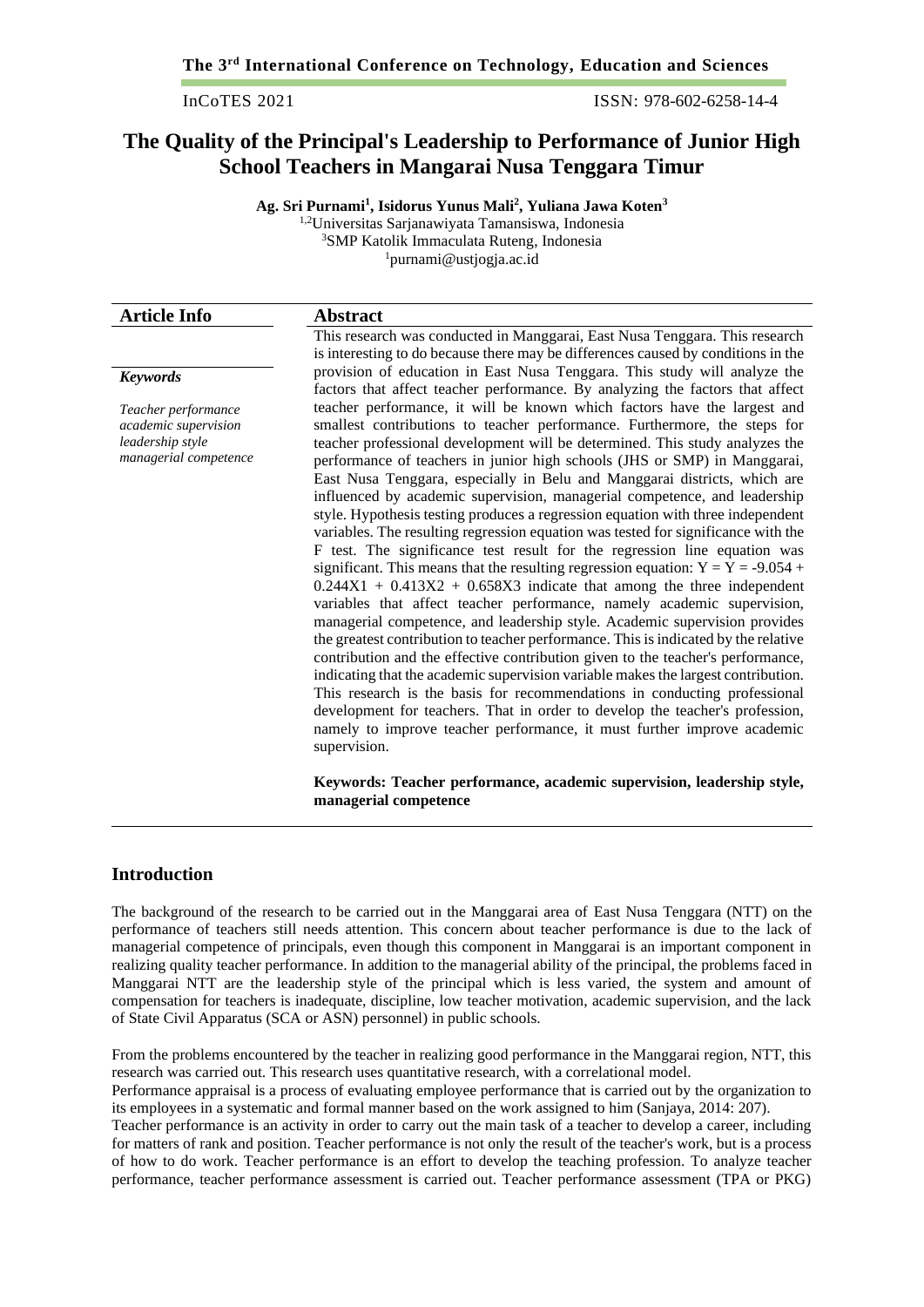must be able to provide information that can help teachers improve their teaching abilities in order to help students achieve optimal educational development. Teachers as professionals must always improve their performance, therefore teacher performance analysis should always be done.

The better the teacher's performance, the student's learning achievement will increase. Teacher performance has a positive effect on student achievement. Teacher performance had a positive and significant effect on student achievement.

From the description above, this study will analyze teacher performance, seen from the contribution of the variables that are thought to have an effect on teacher performance. The variables that are theoretically believed to affect teacher performance are: academic supervision, managerial competence, and leadership style.

The formulation of the problem of this research is how is the contribution given to teacher performance which is influenced by the principal's leadership, principal's leadership style, work motivation, work discipline, and compensation for junior high school teachers in Manggatai, East Nusa Tenggara? Which in this study are summarized influenced by academic supervision, managerial competence, and leadership style.

The purpose of this study was to analyze teacher performance which was influenced by the above factors as independent variables. In accordance with the collaborative research, the performance of teachers in junior high schools in Manggarai, East Nusa Tenggara will be analyzed. Is there anything special about the principal's leadership on the performance of junior high school teachers in Manggarai, East Nusa Tenggara. And each will be analyzed the factors that affect the performance of teachers. This data will then be used as a basis for determining teacher activities to develop their profession. By knowing the strongest and weakest contributions that affect teacher performance, it will determine the model of guidance given to teachers, to improve their professionalism. So that the benefits obtained from this research is to get a model of professional development for teachers based on needs analysis and data in the field.

From the description above, UST's Superior Basic Research which is an collaborative research for students of the Master of Education Management Program will provide enlightenment for students to find a coaching model according to the needs in the field.

In Indonesia, teacher performance assessment (TPA or PKG) is carried out in schools by the principal. If the principal cannot implement it himself because the number of teachers assessed is too large, then the principal can appoint a teacher coach or coordinator of continuous professional development (PKB) as an assessor.

According to Kartowagiran (2011: 464) performance is the result or level of success of a person as a whole during a certain period in carrying out tasks compared to work standards, targets or targets or criteria that have been previously agreed upon. Performance is the result of work in quality and quantity achieved by an employee in carrying out his duties in accordance with the responsibilities given to him.

Based on the Regulation of the Minister of National Education Number 16 of 2007 concerning Academic Qualification Standards and Teacher Competencies, there are 4 (four) competencies that must be possessed by teachers, namely, pedagogic competence, personality competence, social competence, and professional competence with 14 (fourteen) sub-competencies as specified has been formulated by the National Education Standards Agency (BSNP).

The study "The Effect of Emotional Fatigue on Job Satisfaction of Vocational High School Teachers in Denpasar" was conducted in 2017, relevant to this research. The results of the analysis show that the variable emotional exhaustion has a negative effect on job satisfaction.

Research by Yulistian Arismunandar entitled "The Influence of Certification, Work Climate, and Work Motivation on Teacher Performance in South Lampung District Elementary Schools in 2016" concludes that Work Climate has a direct effect on teacher performance at South Lampung District Elementary Schools.

The Graduate Education Management Study Program (MP Postgraduate Study Program) Universitas Sarjanawiyata Tamansiswa has the following graduate profile. General skills profile of graduates of the Master of Education Management Education as managers, supervisors, educators, and educational researchers are expected to have abilities that refer to the general skills of graduates. The Education Management Study Program has a quality Renop of graduates who are competitive and have the ability to solve educational problems at the regional, national, and even international levels. Thus the MP Study Program is responsible for providing students with the ability to analyze educational problems. For this reason, a sculpture research with the theme Quality of Principal Leadership on Junior High School Teacher Performance in Manggarai, East Nusa Tenggara, with two sub-titles of student theses.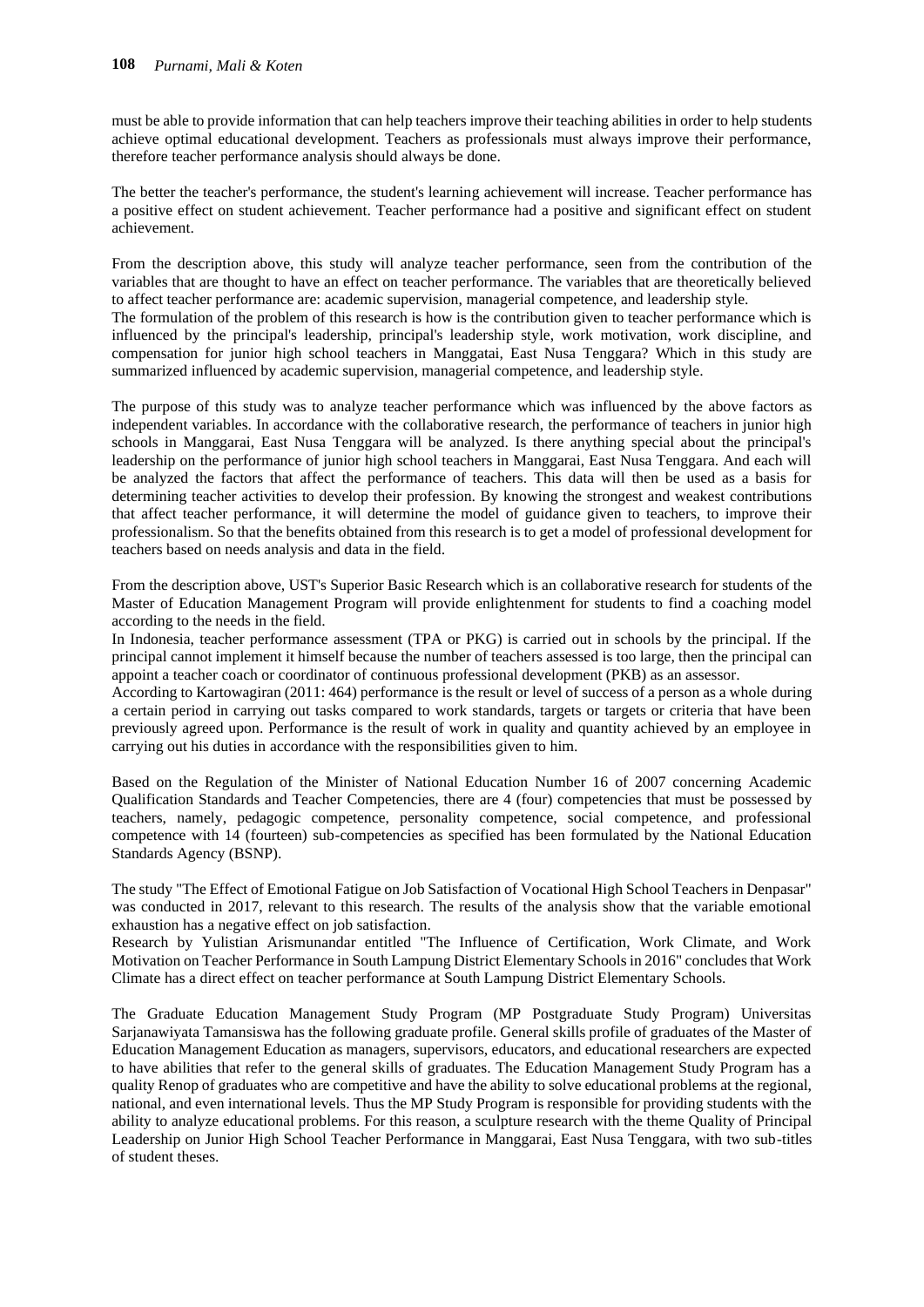The first subtitle will explain the performance of junior high school teachers with the title The Effect of Principal Leadership, Work Motivation and Work Discipline on Teacher Performance in Junior High Schools in Lamaknen District, Belu Regency. The second subtitle will explain the performance of junior high school teachers in Langke Rembong Manggarai, East Nusa Tenggara, the principal's managerial competence, leadership style, the amount of compensation for the performance of public junior high school teachers in Langke Rembong Manggarai District, East Nusa Tenggara. The two subtitles theoretically have been explained in this theoretical review above. The results of the teacher performance analysis will be analyzed according to the education unit, which will then be used as a basis for determining activities to support teacher performance.

## **Method**

This research is a quantitative research. The population of the study was junior high school teachers in Manggarai, East Nusa Tenggara. This population was selected on the basis of research conducted by students in their final project which is a sub-theme in this collaborative research in the 2021/2022 academic year. The sample randomly selected junior high school teachers in Belu Manggarai district, East Nusa Tenggara and 60 teachers in Langke Rembong.

Data collection techniques using a questionnaire technique. The data collected were analyzed by multiple regression. Data analysis is intended to test the hypothesis proposed in the study. The proposed hypothesis will be tested by multiple regression, followed by a significance test with the F test (Sugiyono, 2013) To determine the contribution of each independent variable to the dependent variable, by looking for the effective contribution and the relative contribution of the independent variable to the dependent variable. (Gall, 2003)

## **Results and Discussion**

In accordance with the theme of this research, namely the Superior Basic Research Universitas Sarjanawiyata Tamansiswa (SBR UST) or PDU UST which is implemented into a collaborative research, one of the objectives is to find and then analyze the problems that affect teacher performance. By identifying and analyzing the factors that influence teacher performance, a proof-of-concept formulation will be offered, namely a teacher coaching model to improve teacher professionalism, so that teacher performance will increase. The results of the analysis prerequisite test and hypothesis testing are as follows.

## **Analysis Prerequisite Test**

#### **Normality test**

In this study to test for normality using the Kolmogorov Smirnov test. To make testing easier, the researcher used the SPSS Version 25 application to analyze the normality of this instrument.

The following are the results of the normality test using the Kolmogorov Smirnov method:

|                              | Table 1. Hasil Uji Kolmogorov Smirnov |                    |
|------------------------------|---------------------------------------|--------------------|
| Variabel                     | Sig.                                  | <b>Information</b> |
| Academic Supervision         | 0,200                                 | Normal             |
| <b>Managerial Competence</b> | 0,063                                 | Normal             |
| Leadership Style             | 0.085                                 | Normal             |
| <b>Teacher Performance</b>   | 0.200                                 | Normal             |

Based on the table, it can be seen that the four research variables all come from a normally distributed population, because they have a significance level of more than 0.05.

#### **Linearity Test**

The linearity test is intended to determine whether the effect of each independent variable has a linear relationship or not to the dependent variable. In this linearity analysis using the deviation from linearity test which in this test if it has a significance level greater than (0.05) means that the independent variable has a linear relationship with the dependent variable.

The results of the linearity test of the research variables can be seen as follows: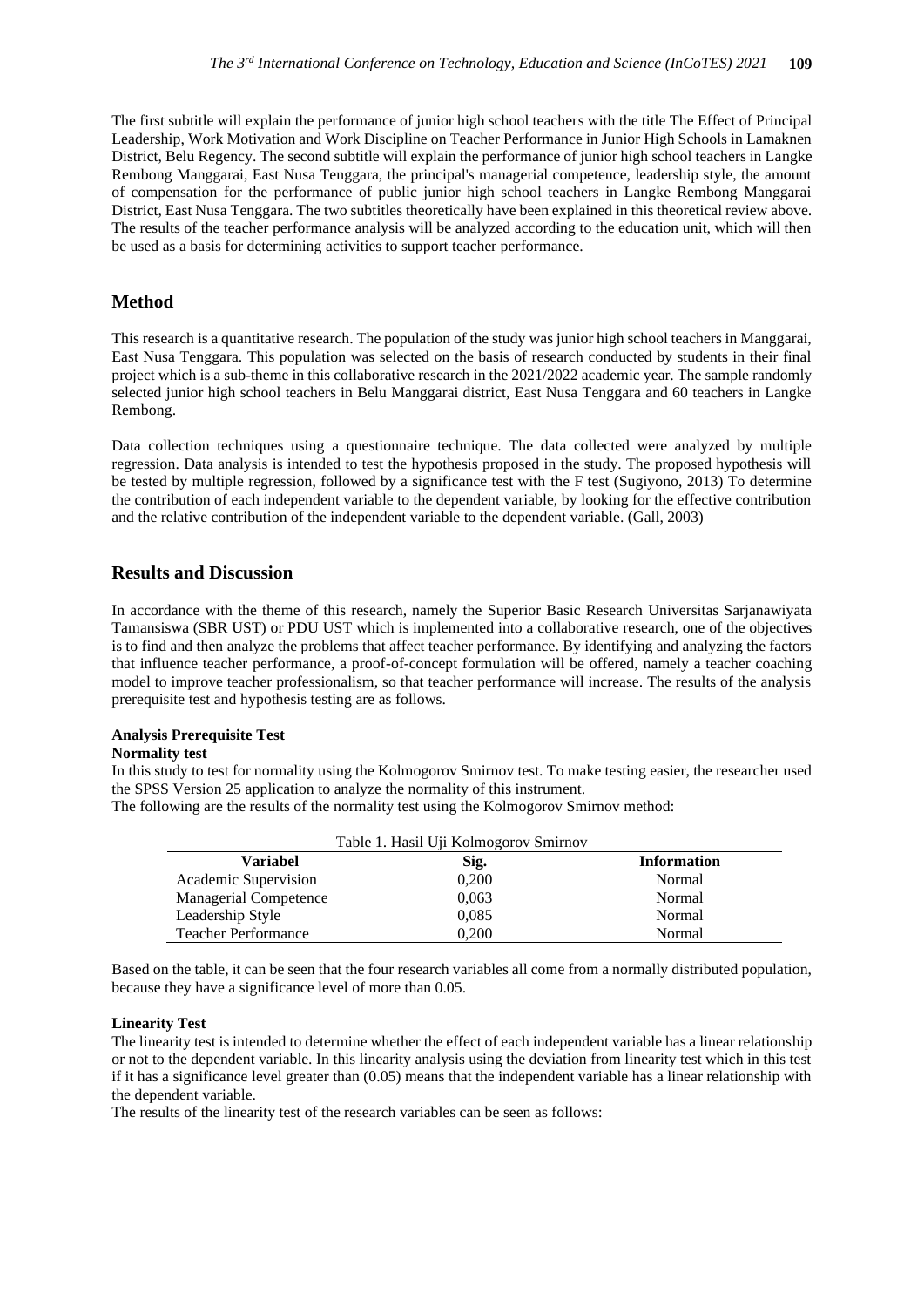| Table 2. Linearity Test Results of Research Variables |       |       |                    |
|-------------------------------------------------------|-------|-------|--------------------|
| Variable                                              |       | Sig.  | <b>Information</b> |
| Academic Supervision                                  | 0.868 | 0.657 | Linear             |
| Managerial Competence                                 | .329  | 0.053 | Linear             |
| Leadership Style                                      | .806  | 0.072 | Linear             |

Based on the table, it can be seen that the three independent variables have a linear relationship to the dependent variable, because all of them have a significance level of more than 0.05.

#### **Multicollinearity Test**

Multicollinearity test is used to prove or test whether there is a linear relationship between independent variables or whether there is multicollinearity between independent variables. The way to find out whether multicollinearity occurs or not is by looking at the tolerance value and Variance Inflation Factor (VIF).

The following is an analysis of the multicollinearity test using the tolerance and Variance Inflation Factor (VIF) method:

| Table 3. Tolerance and Variance Inflation Factor (VIF) test results |                  |                                 |                       |  |
|---------------------------------------------------------------------|------------------|---------------------------------|-----------------------|--|
| Variabel                                                            | <b>Tolerance</b> | Variance Inflation Faktor (VIF) | <b>Information</b>    |  |
| Academic Supervision                                                | 0.842            | 1,188                           | Non multikolinieritas |  |
| Managerial ompetence                                                | 0.775            | 1.290                           | Non multikolinieritas |  |
| Leadership Style                                                    | 0.764            | .309                            | Non multikolinieritas |  |

Based on the table, it can be seen that all independent variables have no significant relationship, because all have a variance inflation factor (VIF) smaller than 10.

#### **Heteroscedasticity Test**

Heteroscedasticity test aims to test whether in the regression model there is an inequality of variation from the residual of one observation to another observation. If the variation from the residual of one observation to another observation remains, it is called Homoscedasticity and if it is different it is called Heterodastisity. A good regression equation is if there is no heterodastisity.

Spearman's test was carried out by correlating the absolute value of the residual with each independent variable  $(X1, X2, Y3)$ . A variable is said to have symptoms of heteroscedasticity if the p value or significance < (0.05).

| Table 4. Heteroscedasticity test results     |          |       |                  |  |
|----------------------------------------------|----------|-------|------------------|--|
| Variable<br><b>Information</b><br>Sig.<br>rs |          |       |                  |  |
| Academic Supervision                         | 0.071    | 0.591 | Homokedastisitas |  |
| Managerial ompetence                         | $-0.055$ | 0.675 | Homokedastisitas |  |
| Leadership Style                             | $-0.030$ | 0.818 | Homokedastisitas |  |

Based on the table, it can be seen that the three independent variables have no heteroscedasticity symptoms, because all of them have a significance level of more than 0.05.

## **Hypothesis Test**

#### **Multiple Regression Analysis**

This analysis is used to test the effect of independent variables on the dependent variable simultaneously (simultaneously). The calculation process is assisted by using a computer program SPSS 25.0 for windows. The results of simple regression analysis can be seen as follows:

| I abic 5. Ividilipic Regiession Analysis |          |          |      |                    |
|------------------------------------------|----------|----------|------|--------------------|
| Variable                                 | Koef.    | t count. | Sig. | <b>Information</b> |
| constant                                 | $-9.054$ |          | .756 |                    |
| Academic Supervision                     | 0.244    | 5.643    | .000 | Signifikan         |
| Managerial competence                    | 0.413    | 3.321    | .002 | Signifikan         |
| Leadership Style                         | 0.658    | 2.802    | .007 | Signifikan         |
| Frount $= 14,682$                        |          |          |      |                    |
| Sig. F<br>$= 0.000$                      |          |          |      |                    |
| R<br>$= 0.664$                           |          |          |      |                    |
| $\mathbb{R}^2$<br>$= 0.440$              |          |          |      |                    |

Table 5. Multiple Regression Analysis

Based on this table, multiple linear regression equations can be arranged as follows:  $Y = -9.054 + 0.244X1 + 0.413X2 + 0.658X3$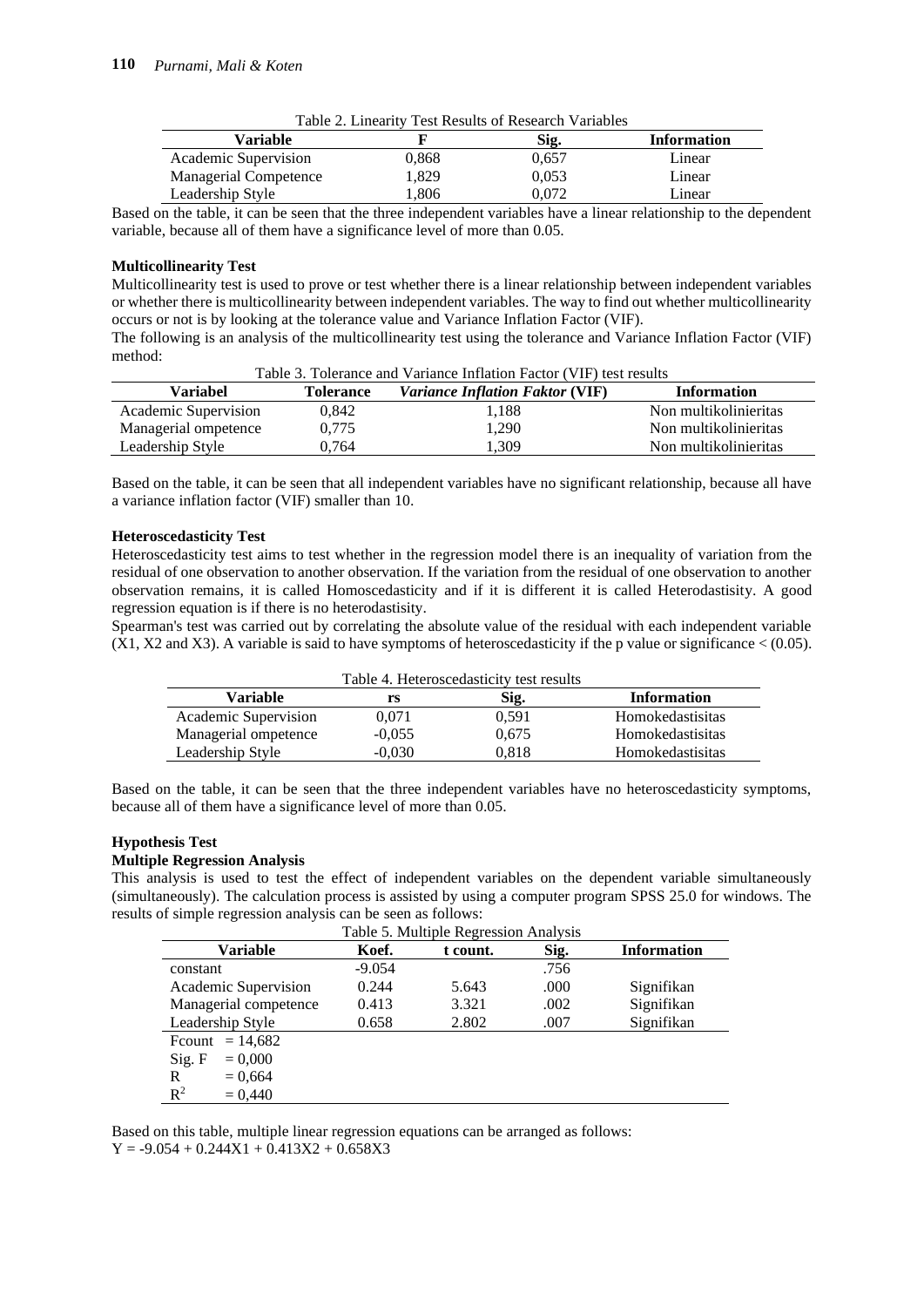The results of these calculations also show a correlation coefficient (R) of 0.664 which means that the variables of academic supervision, managerial competence, leadership style have a close relationship with teacher performance. While the magnitude of the coefficient of determination (R2) is 0.440, meaning that the influence of the variables of academic supervision, managerial competence, leadership style on teacher performance is 44.0% while the remaining 56.0% is influenced by other variables outside of this study. The effective contribution and relative contribution are as follows.

EC Academic Supervision =  $\left[\frac{0.244 \times 3910,117 \times 0.440}{1791,924}\right]$  x 100% = 23,43% EC Managerial competence  $= \left[\frac{0.413 \times 1172,600 \times 0.440}{1791,924}\right]$  x 100% = 11,89% EC Leadership Style =  $\left[\frac{0.658x538,800x0,416}{2234,231}\right]$  x 100% = 8,17%

| <b>Variable</b>       | EC    | $\mathbf{R}^2$ | RC    |
|-----------------------|-------|----------------|-------|
| Academic Supervision  | 23.43 | 0.440          | 53.24 |
| Managerial competence | 11.89 |                | 27.03 |
| Leadership Style      | 8.17  |                | 19.78 |

## **Conclusion**

From the results and discussion, based on the effective contribution and relative contribution, it can be concluded that the factor that affects teacher performance is academic supervision, because academic supervision provides the largest contribution among the two other independent variables, namely managerial competence and leadership style, on teacher performance. Thus, a school principal must further improve his academic supervision, by not leaving the other two factors behind.

#### **Recommendations**

Based on the results of the study, that the biggest contribution to teacher performance is academic supervision, it is suggested as follows.

- 1. Principals should improve academic supervision, with varied and innovative models
- 2. Although leadership style and managerial competence are not the biggest contribution, their contribution must still receive attention. therefore, principals continue to apply a leadership style that is in accordance with field needsase add recommendations here.

## **Acknowledgements or Notes**

This research was carried out with a grant from LP3M UST, so we would like to thank the Head of the LP3M Institution who has facilitated research grants for lecturers. Please add acknowledgements or notes here. Place the acknowledgements and notes in the separate section before the references.

#### **References**

Arikunto, S., 2010. *Prosedur Penelitian Suatu Pendekatan Praktek*. Jakarta: Rineka Cipta.

Bernardin, H John dan Russell, Joyce E.Α. 1998. *Human Resource Management: An Experienital Approach. 2th Edition.* Singapore: McGraw-Hill Book Co.

Departemen Pendidikan Nasional. 2007. Peraturan Menteri pndidikan Nasional RI. *StandarKualifikasi Akademik.*

Gall, M. D. & Borg 2003. E*ducational Research: An Introduction (7thedition).* New York: White Plains.

- Haris, A. (2016). *Supervisi Akademik dalam Meningkatkan Kompetensi Profesional Guru Pendidikan Agama Islam (Studi Kasus di SMP se-Kecamatan Sakra Kabupaten Lombok Timur Nusa Tenggara Barat).* Tesis ProgramMagister Manajemen PendidikanIslam Sekolah Pascasarjana Universitas Islam Negeri Maulana Malik Ibrahim Malang.
- Harris, L., 2002. *Achieving a Balance in Human Resourcing between Employee Rights and Care for the Individual*. Business and Professional Ethic Journal, 21(2), 45-60.